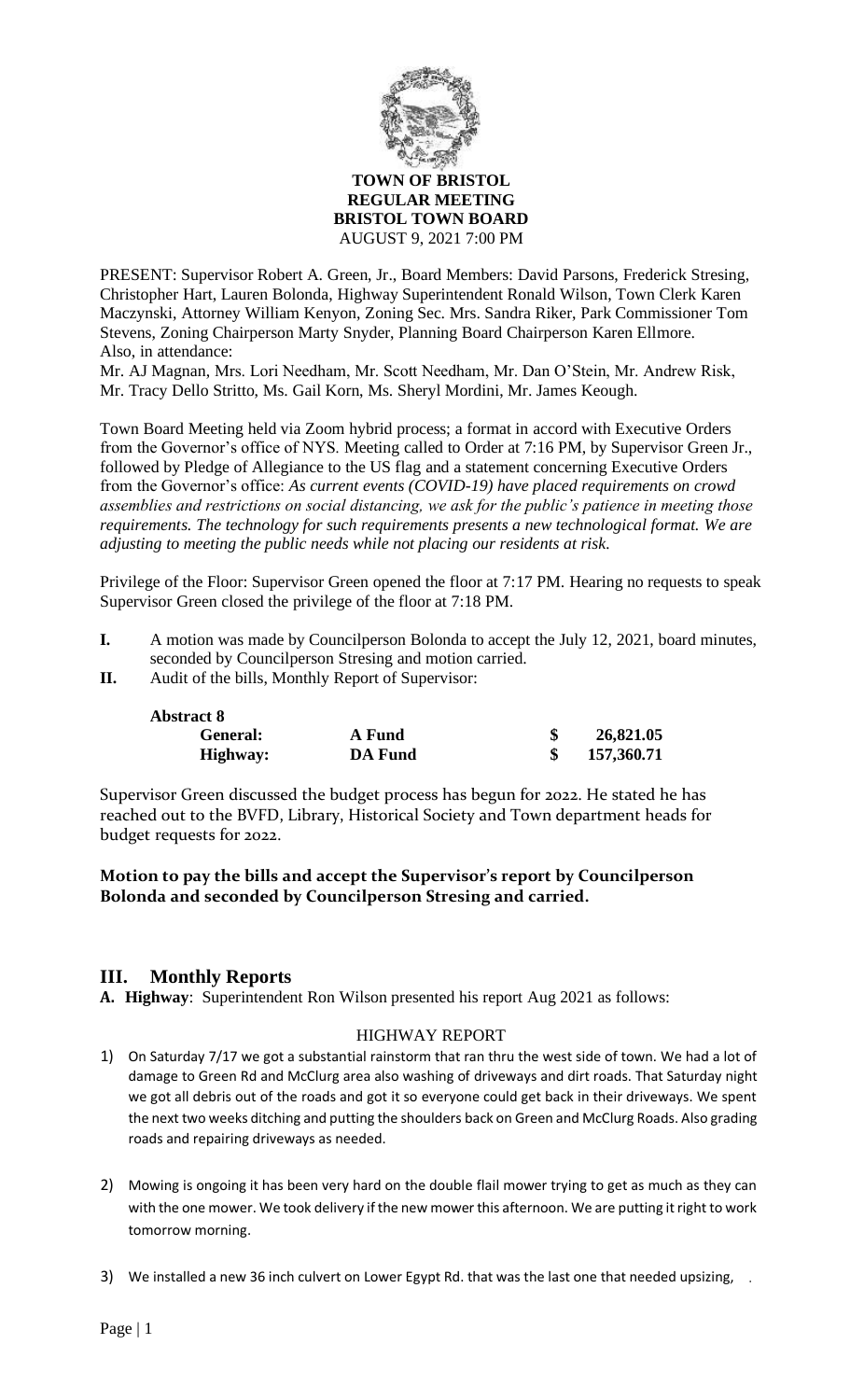- 4) We have been working with the neighboring towns and the county on their paving.
- 5) Next month the Town of Conesus Highway was going to try to come this month to put down the lift of gravel on South Hill. That has been pushed back a few weeks into September.
- 6) Our wedging will be in September also.
- 7) Road Striping is running slow with the new company.

-*Respectfully submitted Ronald Wilson*

Board discussion concerning recent severe rainstorms and upsizing the several culverts to cope with extreme water runoff.

**B. Planning Board & Zoning Board of Appeals and Code Office**; Mrs. Sandra Riker. Report for August 6, 2021

Planning Board Meeting and ZBA Meeting

Met on July 20 and continued their work on drafting Battery Energy Storage System Law for the Town of Bristol and had invited Chief Chris Drake of the Bristol Volunteer Fire Dept. to provide the Boards with input regarding the fire and emergency mitigation plans. Chairperson Ellmore and Chairperson Snyder met on August 2nd to finalize the Draft BESS Law in order to share with Attorney Kenyon, the Town Board and the Code Officer for their comments. If further work is needed the Boards will meet in September to get the document ready to move on to the next step in the process.

**General Code**-363 hits for the month of July. Of greatest concerns were home occupations, fences, and noise.

**Webpage**- iC9 Design transfer in progress.

**Ordinance Committee**-Their first meeting will be on August 17th as a noontime Zoom meeting. New permits: 12 Completion: 6 Inspections 15 Violations: Ongoing: **Monthly permit Valuation Summary**: July is \$125,750.53. Leading the way are 4 roofs, 1 residential addition, and 4 residential accessory structures. Respectfully submitted,

Sandra Riker Planning Board, ZBA Secretary & Code Office Assistant

**C. Parks/Special Committee. Park Commissioner's Report; Supervisor Green presented.** Update on the park grant; Grant is still in effect until 12/21/2021

# **Park Commissioner's Report**

Rehab and surface treatment of the park is not yet complete. The preparation work is completed and awaiting a time when the county and the town can pave. Both have been busy.

Bristol Resident Ben Battle would like to do an Eagle project. Enhancement of Codding Conservation Area. He will be making Duck boxes, Bluebird houses, Turtle nesting area and signs to inform of invasive species and plants to avoid. I recommend approval and the \$200 donation to the project as has been done with previous Eagle projects.

The Bristol Share market has made \$312.41 this year.

*Park Commissioner -Tom Stevens*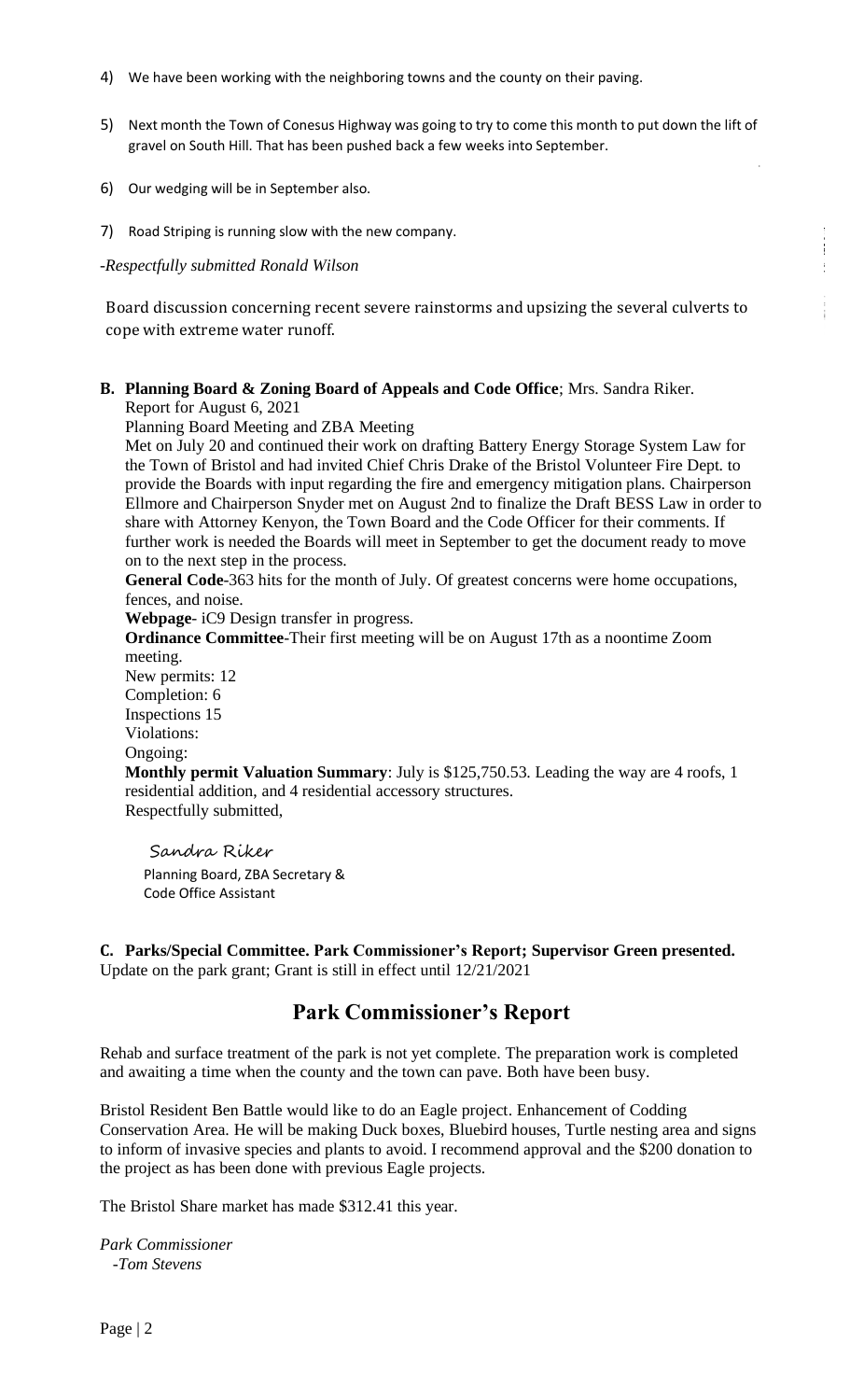Board discussion concerning Ben Battle's Eagle Scout, Troop 521, biodiversity project**. Motion by Supervisor Green for the Town of Bristol to sponsor Ben Battle's Eagle Scout Project at the Codding Nature Center of Bristol for \$200, seconded by Councilperson Parsons and carried**.

**D. Town Clerk Report**. Mrs. Maczynski presented her report. Total disbursements were \$3251.95 for July 2021.

#### **Motion by Councilperson Stresing to accept as a block the all-monthly reports, seconded by Councilperson Bolonda and motion carried.**

#### **IV. Old Business**

#### **A. Short Term Rental**

Town Counsel, Mr. Bill Kenyon discussed the challenges of regulating short term rental of private homes in the town. Ms. Sheryl Mordini, owner of the **Acorn Inn**, voiced her concern regarding short-term rental facility's meeting safety standards that her business must meet. Board discussion concerning short term rental regulation and other nearby towns, including Town of Victor.

#### **V. New Business**

## **A. Resolution for a BAN with Canandaigua National Bank and Trust for \$85,000 for Massey Ferguson Tractor with Diamond Boom Mower, model 5711D. Town of Bristol**

#### **Town Board Resolution**

At a regular monthly meeting of the Town Board of the Town of Bristol, Ontario County, New York held at 6740 County Road 32, Canandaigua, New York, on the 9th day of August, 2021, at 7:00 PM EST, the following were present: Robert A. Green, Supervisor, Board Members: David Parsons, Christopher Hart, Lauren Bolonda and Fred Stresing.

Councilperson Parsons offered the following resolution who moved its adoption, seconded by Councilperson Bolonda.

BOND RESOLUTION DATED AUGUST 9, 2021 AUTHORIZING INDEBTEDNESS OF THE TOWN OF BRISTOL TO FINALIZE THE ACQUISITION OF A MASSEY FERGUSON 5711D TRACTOR WITH DIAMOND BOOM MOWER, AUTHORIZING THE ISSUANCE OF BOND ANTICIPATION NOTES IN CONTEMPLATION THEREOF, THE EXPENDITURE OF SUMS FOR SUCH PURPOSE, AND DETERMINING OTHER MATTERS IN CONNECTION THEREWITH.

Whereas, the Town of Bristol has duly and properly obtained quotations for the purchase of a MASSEY FERGUSON 5711D TRACTOR WITH DIAMOND BOOM MOWER with associated accessories (the "Purpose"); and,

Whereas, the Town of Bristol has duly complied with the requirements of the State of New York with respect to the purchase of said vehicle and the financing thereof;

NOW THEREFORE, BE IT RESOLVED by the Town Board of the Town of Bristol, Ontario County, New York (Town) by a favorable vote of not less than two-thirds of all of the members of such Board, as follows: The Town of Bristol shall undertake the acquisition of A MASSEY FERGUSON 5711D TRACTOR WITH DIAMOND BOOM MOWER with associated accessories as previously approved by Town Board Resolution and the Town Board further approves the issuance of indebtedness to be evidenced by general obligation serial bonds in an amount not to exceed the principal amount of \$85,000.00 and bond anticipation notes in anticipation thereof (and all renewals thereof) of the Town of Bristol are hereby authorized to be issued to finance said Purpose.

1. The aggregate maximum total cost to the Town of Bristol for such purpose is estimated to be \$129,996. The plan for financing said "Purpose" is (i) to provide up to \$44,996.00. in cash available from the funds of the Town of Bristol; and (ii) \$85,000. from funds raised by the issuance of bonds and bond anticipation notes as herein authorized.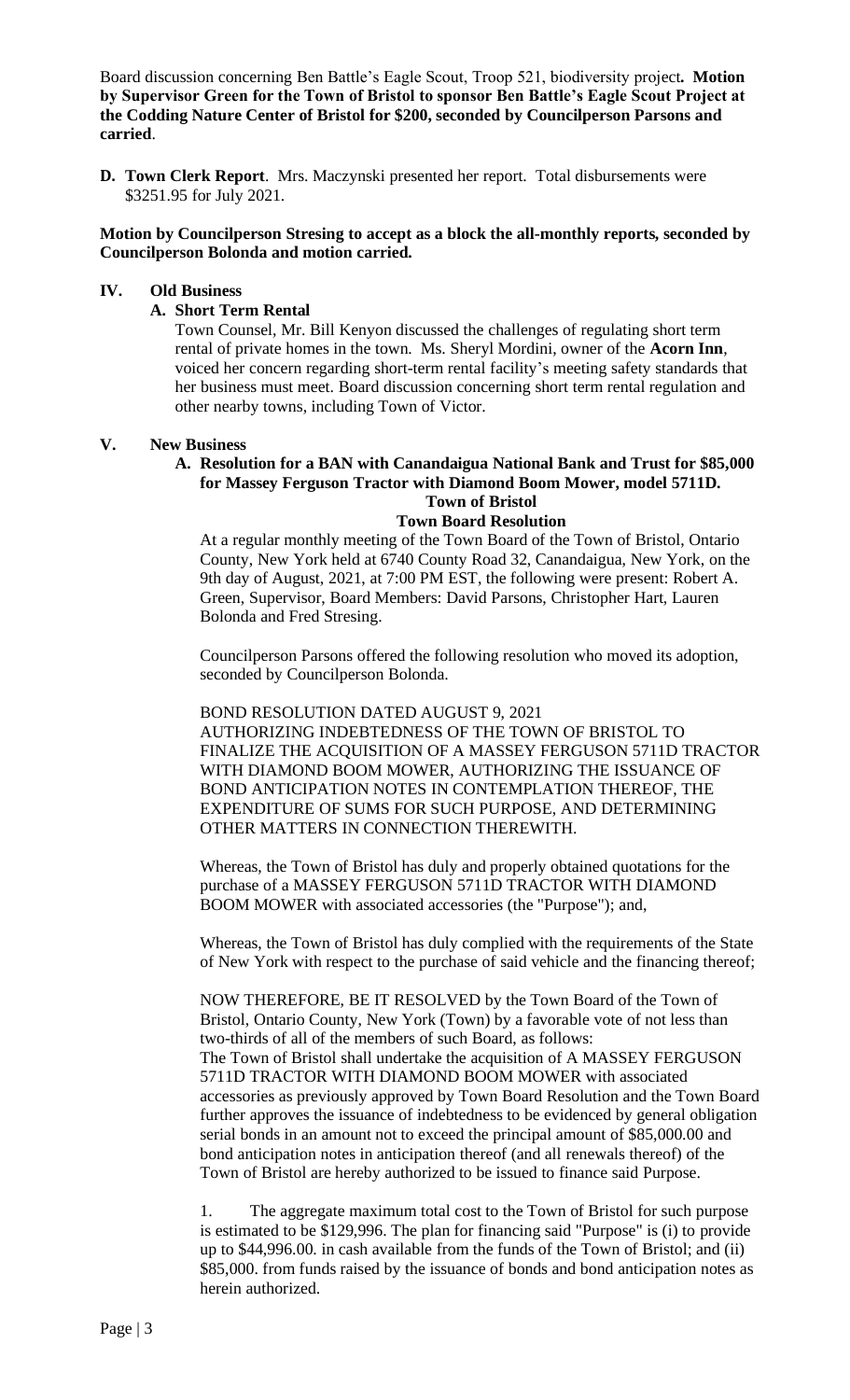2. It is hereby determined and declared that (a) said Purpose is one of the class of objects or purposes described in subdivision 28 of paragraph (a) of Section 11.00 of the Local Finance Law and it is declared and determined that the period of probable usefulness is five (5) years, (b) the proposed maximum maturity of said bonds authorized by this Resolution will not be in excess of five (5) years, (c) the bonds and notes herein authorized are not issued in anticipation of bonds for an assessable improvement and (d) there are presently no outstanding bond anticipation notes issued in anticipation of the sale of said bonds. The place of payment of the bonds and the notes herein authorized shall be in the office of the town clerk of the Town of Bristol. The town clerk of the Town of Bristol shall keep the record of any bonds or notes constituting such indebtedness as required by the Local Finance Law.

3. The bonds and notes authorized by this Resolution shall contain the recital of validity prescribed in Section 52 of the Local Finance law and such bonds and notes shall be general obligations of the Town of Bristol and all taxable real property in the Town of Bristol is subject to the levy of ad valorem taxes to pay the principal of and interest on said bonds and notes without limitation as to rate or amount.

4. It is hereby determined and declared that the Town of Bristol reasonably expects to reimburse the general fund or such other fund as may be utilized, not to exceed the maximum amount authorized herein from the proceeds of the obligations authorized hereby for expenditures, if any, from such fund that may be made for the Purpose prior to the date of issuance of such obligations. This is a declaration of official intent pursuant to Treasury Regulation section 1.150-2.

5. The power to further authorize the sale, issuance and delivery of said bonds and notes and prescribe the terms, form and content of said bonds and notes, including, without limitation, the power to contract and issue indebtedness pursuant to section 169.00 of the Local Finance Law and to sell and deliver bonds and notes subject to the provisions of this resolution together with renewals thereof and the provisions of the Local Finance Law is hereby delegated to the Town Supervisor, the Town's Chief Fiscal Officer; the Town Supervisor and the Town Clerk are hereby authorized to issue, sign and attest bonds or notes issued pursuant to this resolution and are hereby authorized to affix to such bonds or notes the corporate seal of the Town of Bristol.

6. The bonds and notes authorized by this resolution create indebtedness of the Town of Bristol for which the faith and credit of the Town will be pledged for the payment thereof. The faith and credit of the Town of Bristol are hereby irrevocably pledged for the payment of the principal of and interest on such bonds and notes as they may become due and payable. Such bonds and notes shall be payable from the levy of an ad valorem tax without limitation as to rate or amount on all taxable real property within said town sufficient to pay the principal of and interest on said bonds and notes. An annual appropriation shall be made in each year sufficient to pay the principal of and interest on such obligations as they become due and payable in such year in compliance with the provisions of Article VIII Section 2 of the Constitution of the State of New York.

This resolution shall take effect immediately upon its adoption. The question of adoption was put to a roll call vote, performed by Karen Maczynski, Bristol Town Clerk, which resulted as follows: Voting:

| <b>Councilperson Parsons</b>  | Yes |
|-------------------------------|-----|
| Councilperson Bolonda         | Yes |
| Councilperson Hart            | Yes |
| <b>Councilperson Stresing</b> | Yes |
| <b>Supervisor Green</b>       | Yes |

The Resolution was thereupon declared duly adopted on August 9, 2021.

\_\_\_\_\_\_\_\_\_\_\_\_\_\_\_\_\_\_\_\_\_\_\_\_\_\_